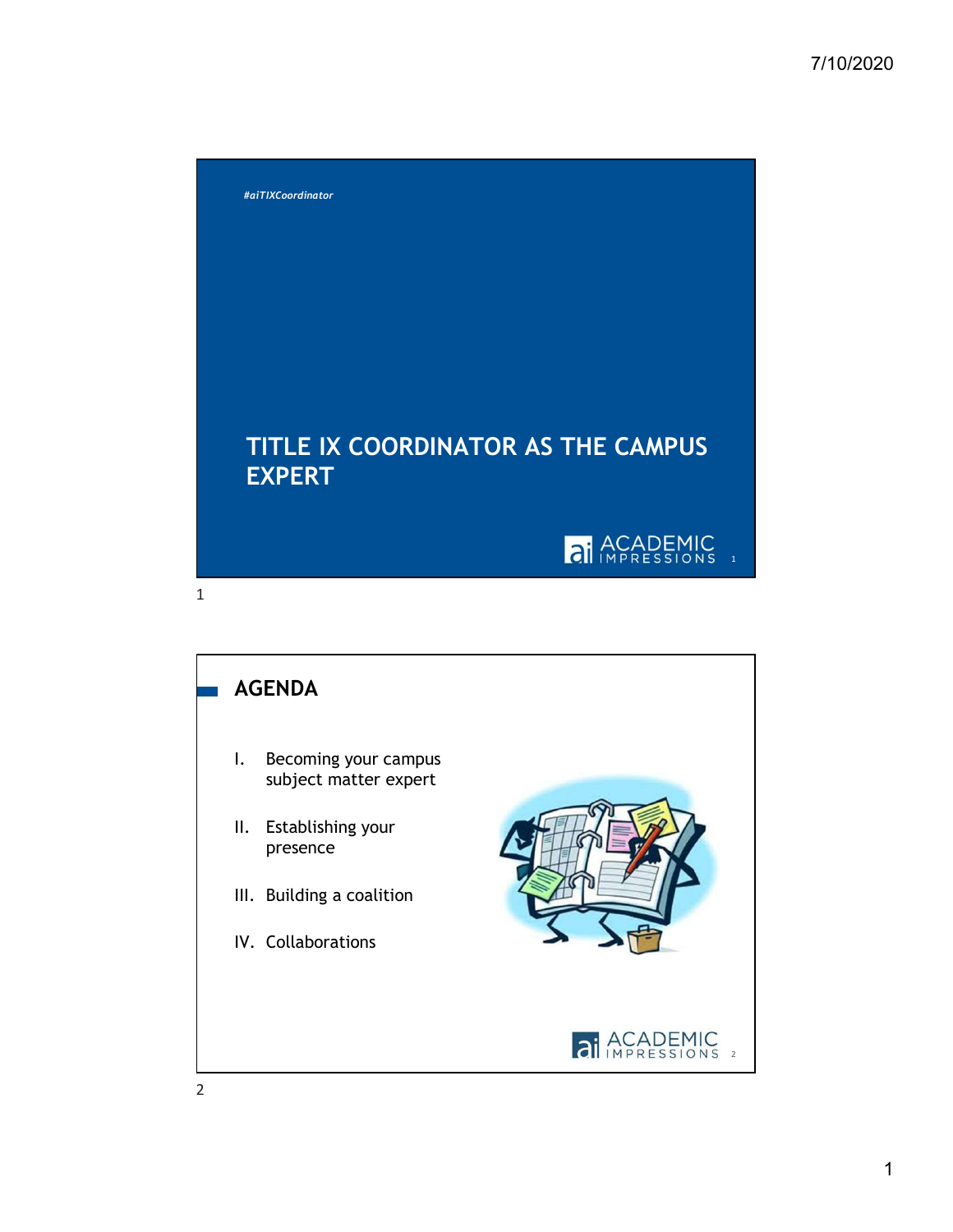

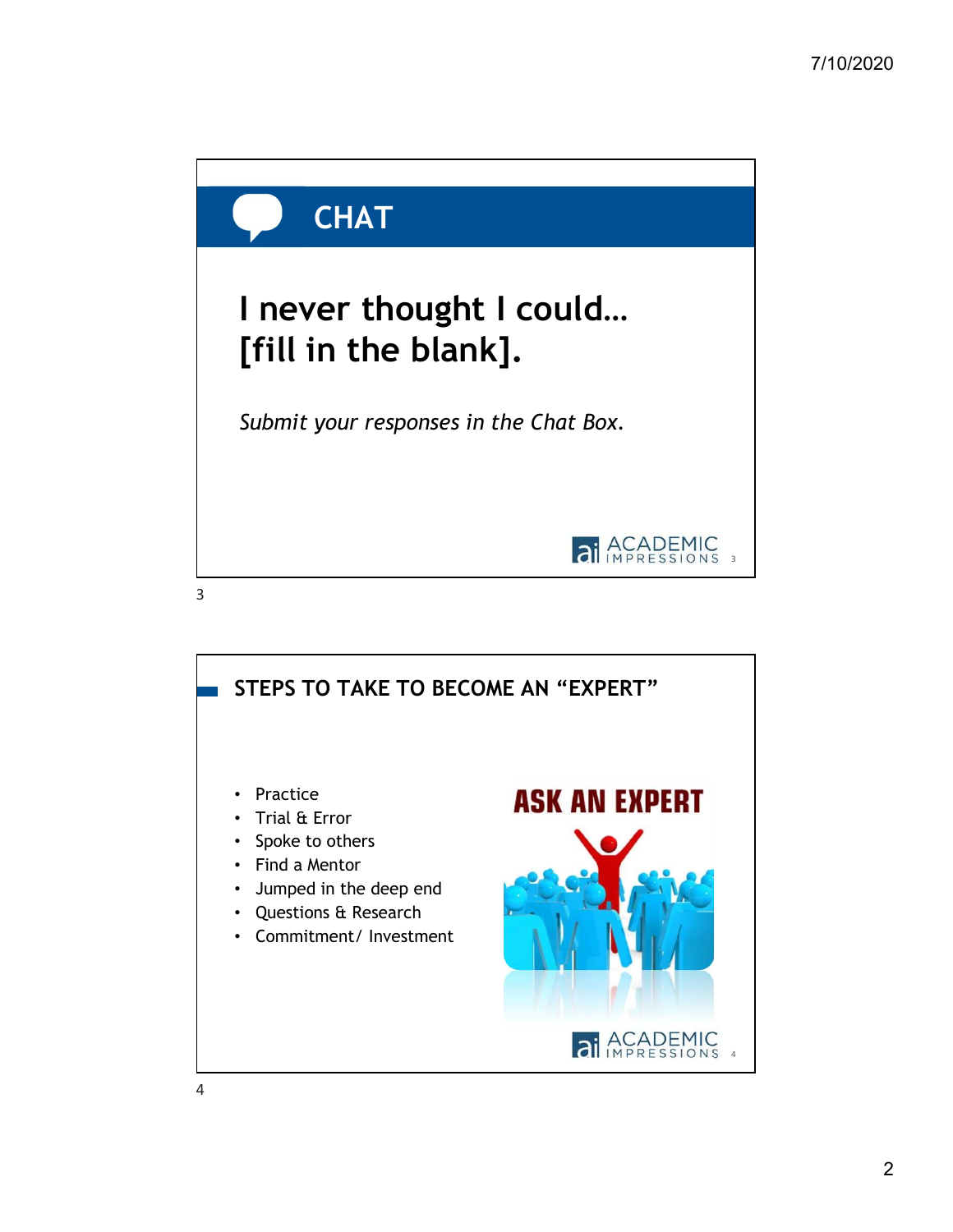

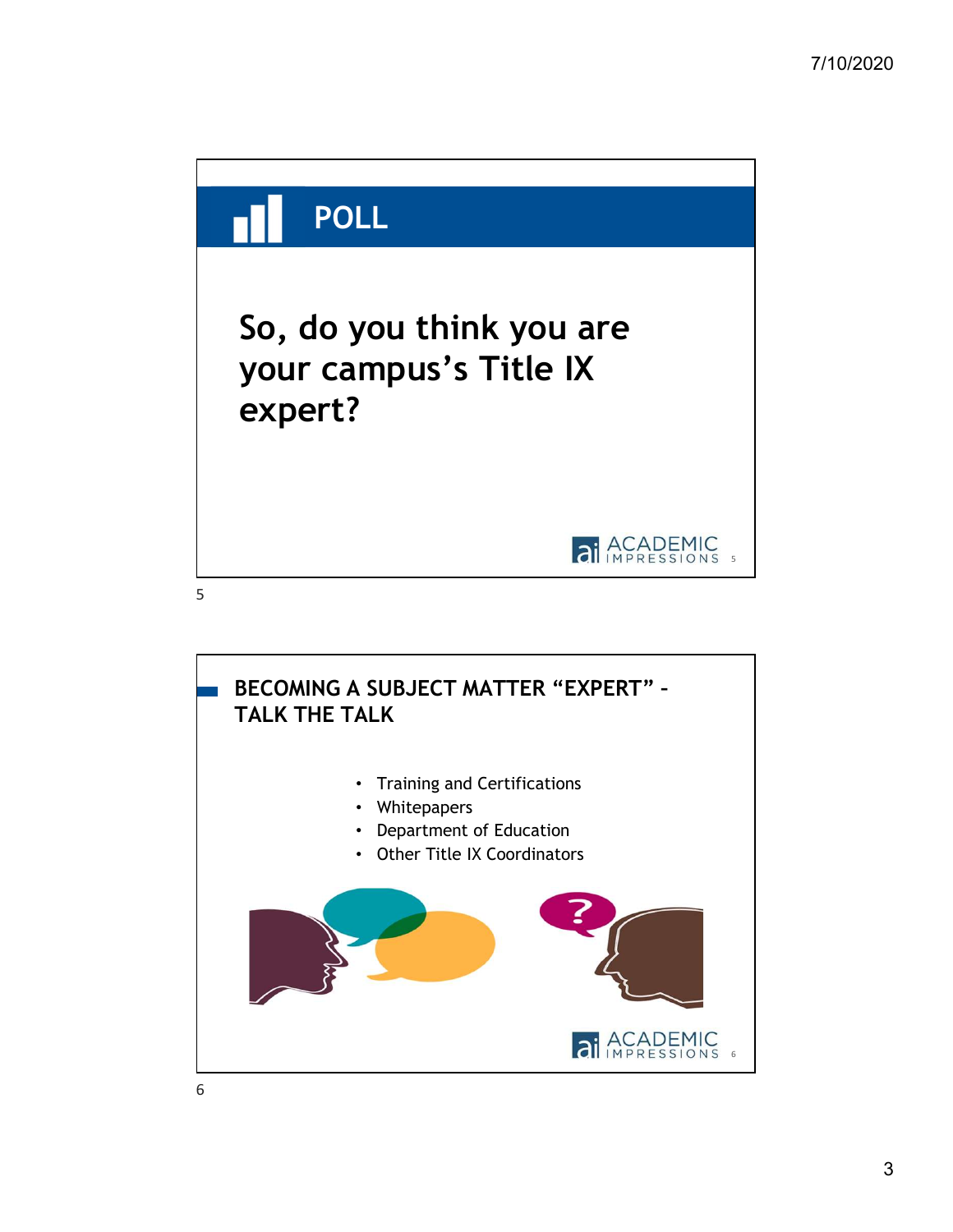## 7 • Seen & Be Seen • Campus Meeting & Presentations • Website/ Social Media • Crisis Manager ESTABLISH A PRESENCE – WALK THE WALK 7

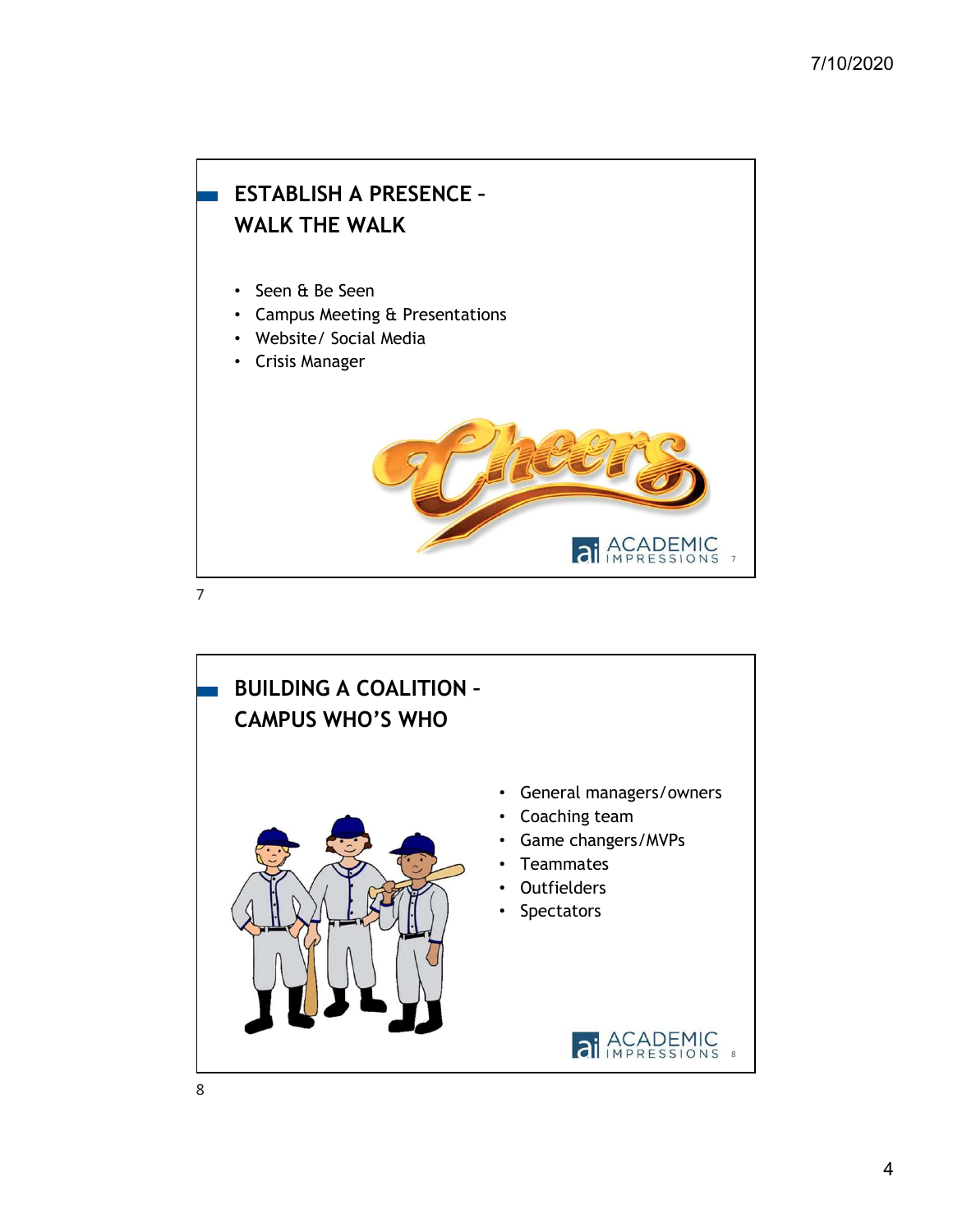

## OTHER CONSIDERATIONS TO MAINTAIN YOUR EXPERTISE

- Campus Climate
- Managing Change
	- Staffing
	- Legal landscape (federal, state, and competing laws)
- Proactive vs. Reactive
- Negative PR
- Your Personality/Demeanor



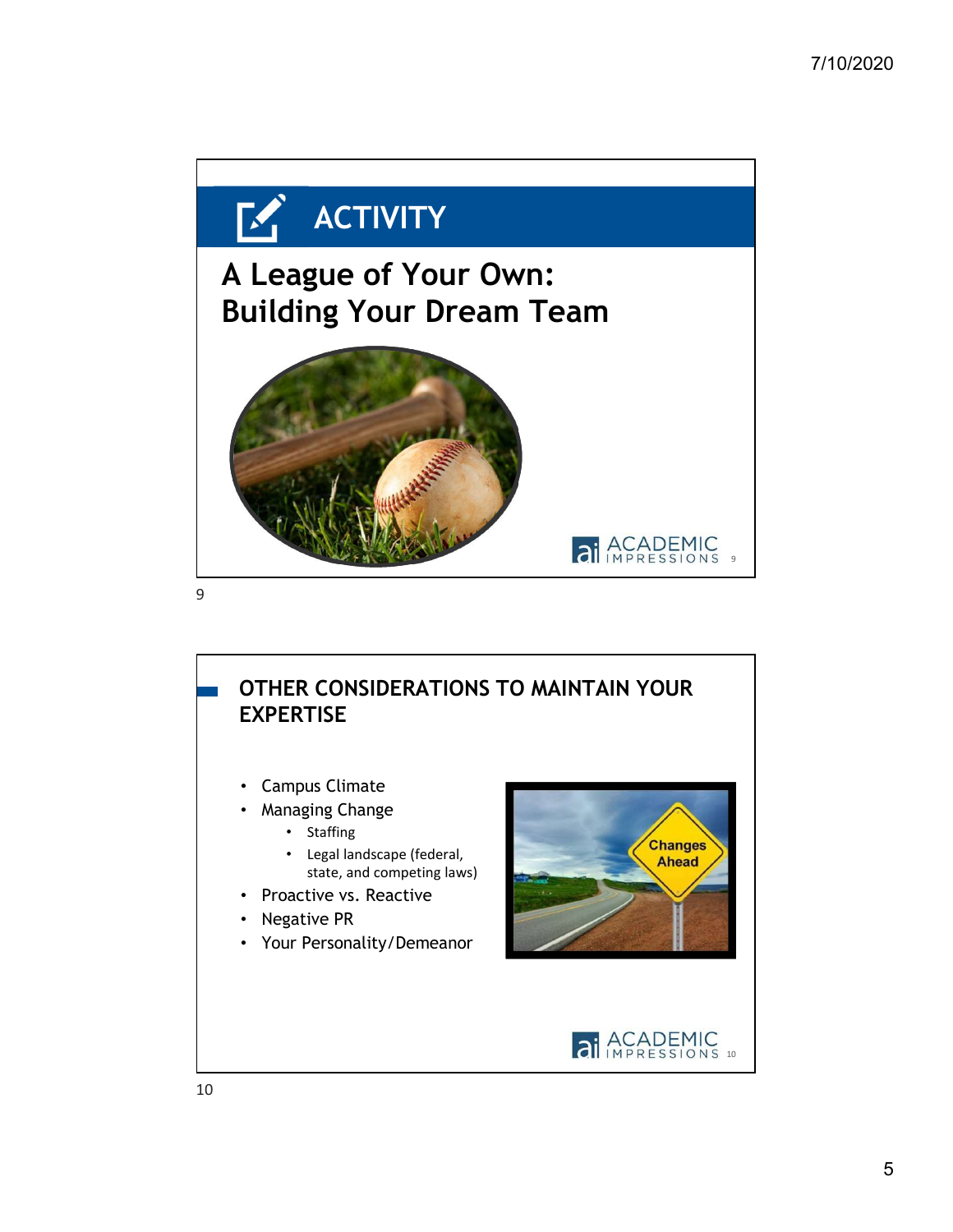

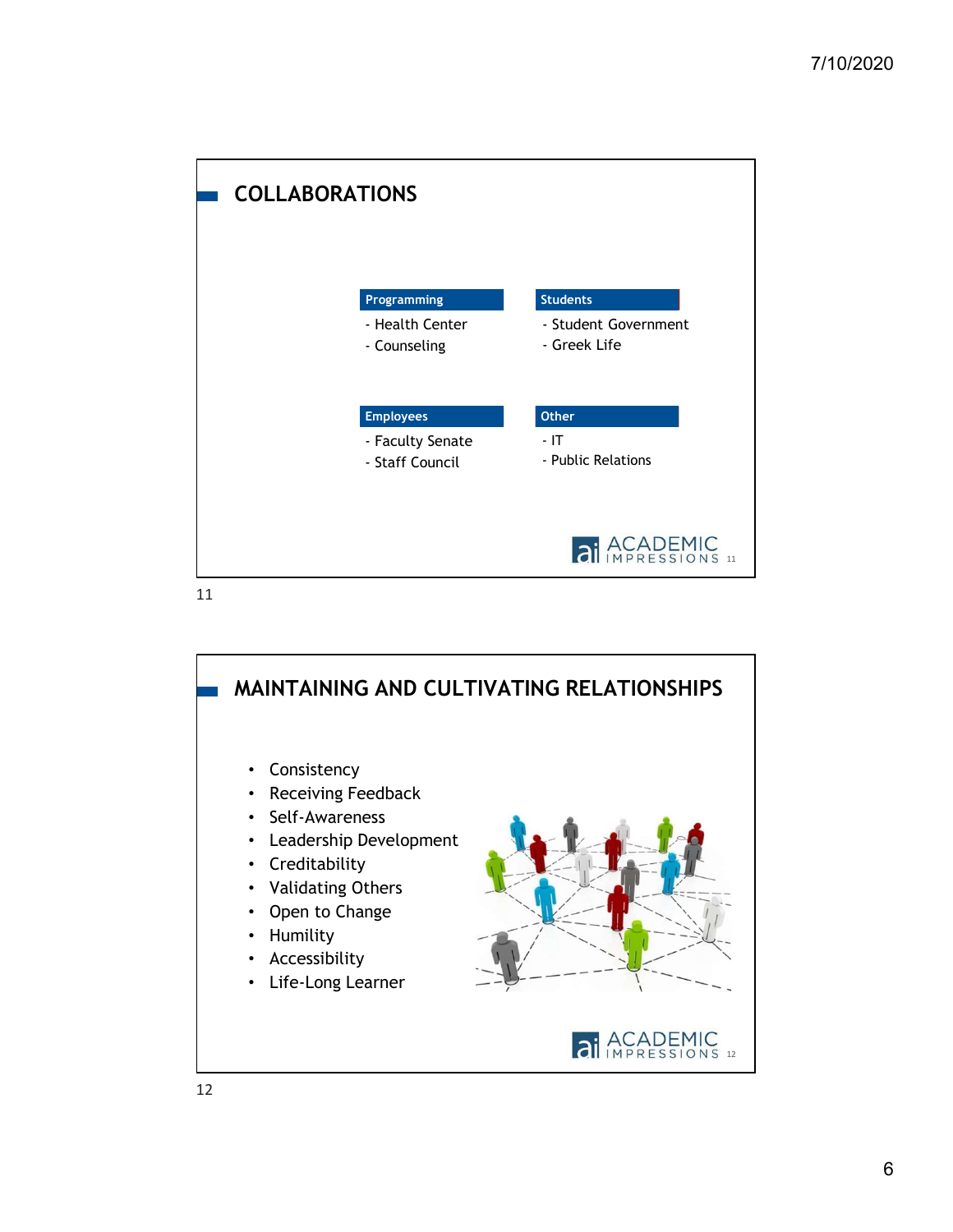